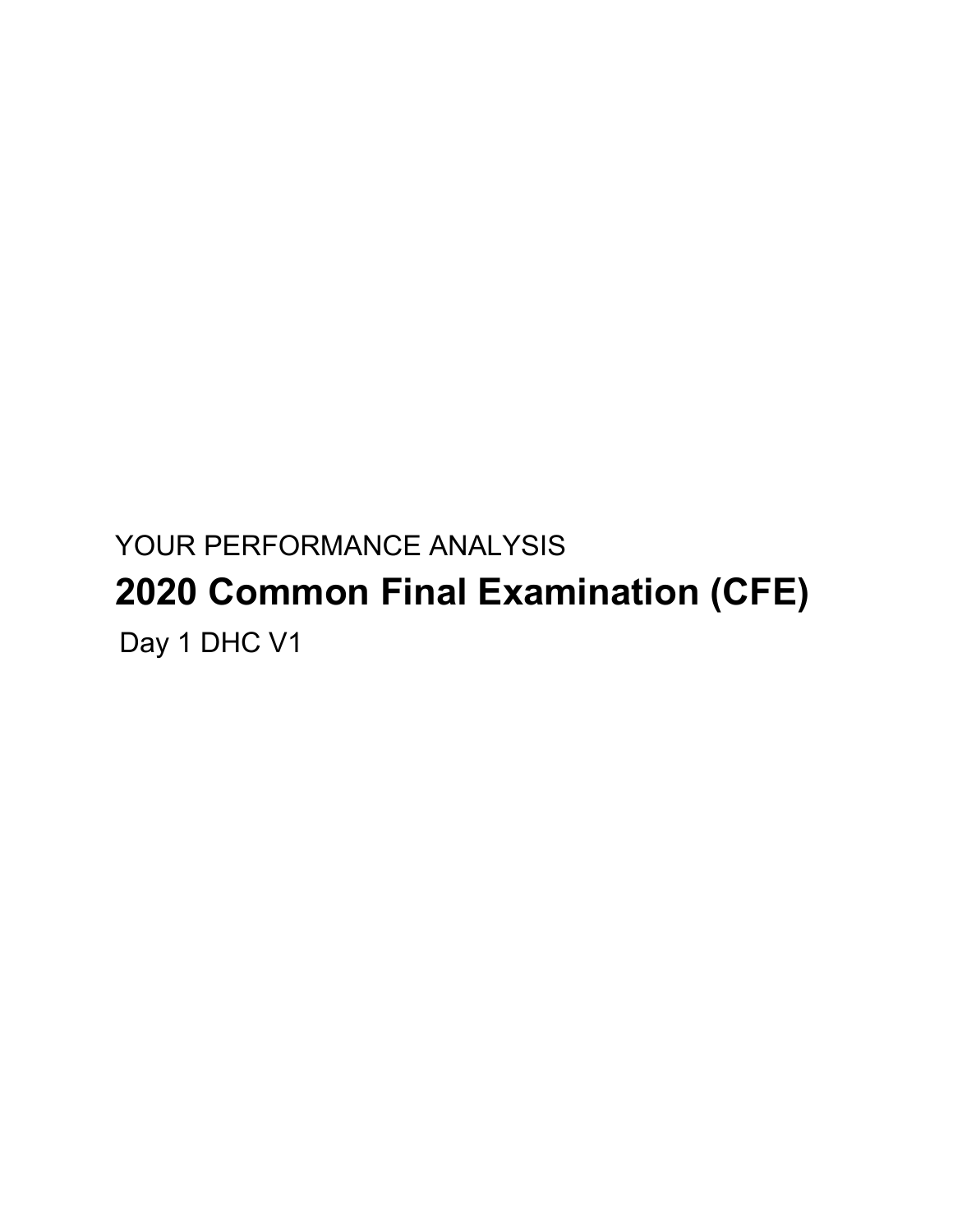#### Candidate Number

Enclosed is your personalized performance analysis report for Day 1 of the September 2020 Common Final Examination (CFE). This report analyzes your performance on Day 1 only. Day 2 and Day 3 are reported on separately. You are encouraged to read this report in conjunction with the Board of Examiners' Report on the September 2020 CFE.

Your report has been prepared by Day 1 senior markers who attended the CFE marking centre. Their comments reflect the knowledge of the case scenario and the marking guidelines, and the judgments that were applied at the marking centre.

The purpose of the Day 1 performance analysis is to detail both the strengths and the weaknesses that are evident in your response, profiling the elements of your response that were missing or could be improved upon in order to meet the Board of Examiners' passing profile. The analysis focuses mostly on the areas in which you did not meet the minimum standard; however, the areas in which you performed adequately have also been commented on so that you have a complete picture of how you performed on Day 1.

There are two parts to this report:

- 1. **Section A** provides a summary of your assessment and where you either did or did not meet the minimum standards set by the Board of Examiners for a passing candidate.
- 2. **Section B** provides further details on your specific response.

Because each version of the Day 1 case presented by the Board of Examiners is intentionally different, you are strongly advised to use this report to identify general problems with your approach to Day 1, rather than to hone in on the specific problems you had with each issue. Be careful not to focus too heavily on the specifics of this case. The specific problems you encountered on the Version 1 case are not likely to reappear on Version 2 or be relevant to the next Day 1 case. Therefore, identifying which elements of your situational analysis you missed integrating into your analysis of a specific issue, for example, is not going to help you improve your performance. Keep in mind that the Board of Examiners is looking to see if you can "think on your feet" and deal with a change in circumstance from what you saw within your group while working on the Capstone 1 case. Therefore, gaining an understanding of what the common weaknesses were in your approach (such as, for example, a lack of strategic thinking) will benefit you more.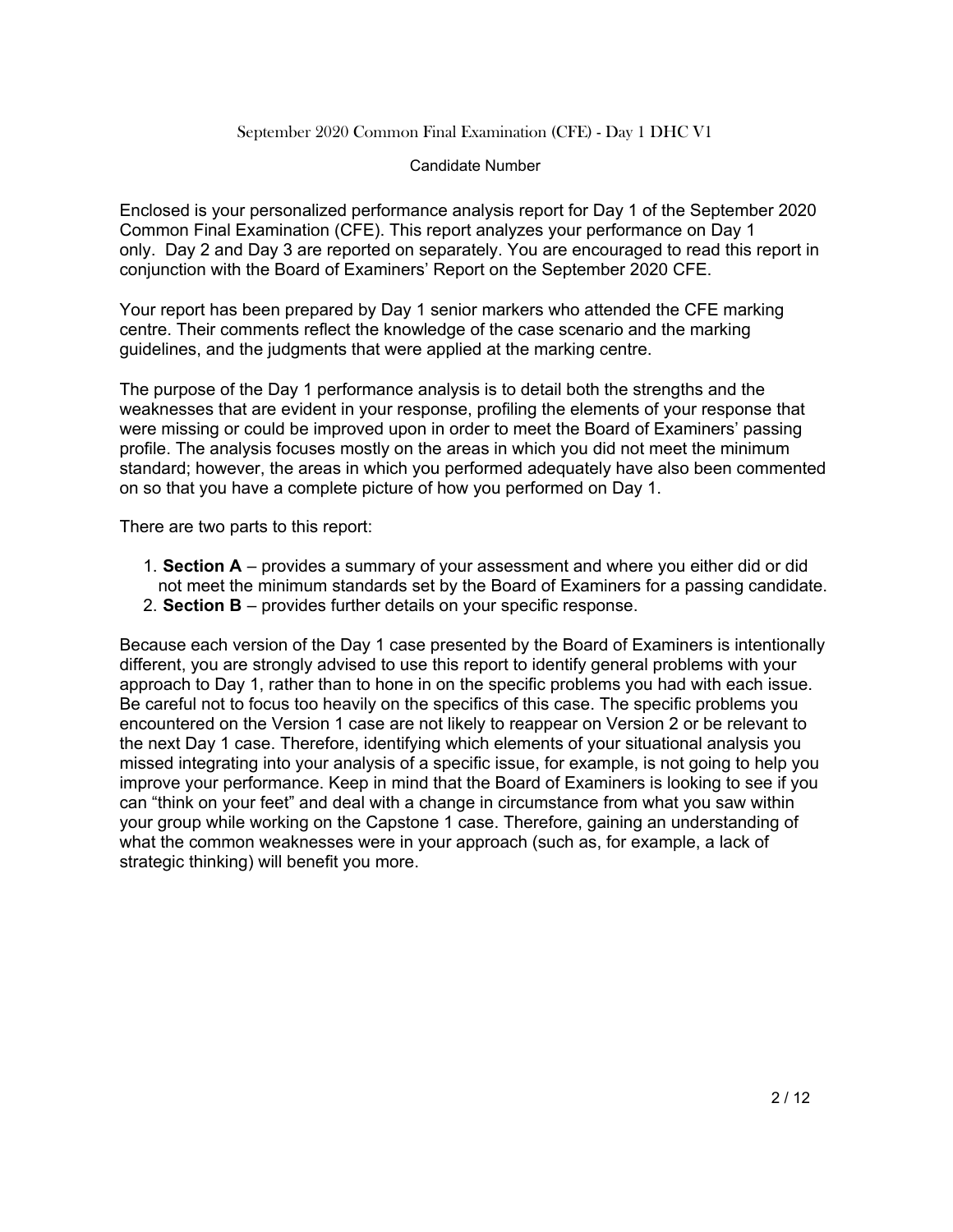## **Background Information on the CPA Way and the Marking Process**

In order to determine if candidates met the minimum standards in each area, responses were assessed based on the enabling skills contained in the *CPA Competency Map*. These enabling skills form the basis of the CPA Way – a unique methodical approach to identifying and analyzing business issues in order to suggest an appropriate course of action. A summary of the CPA Way is provided in the diagram below:



The purpose of Day 1 of the CFE is to assess individual decision-making and strategic thinking abilities and the enabling skills acquired during Capstone 1. Day 1 is not meant to assess the detailed technical competencies in each of the six technical competency areas contained in the *CPA Competency Map* (Audit and Assurance, Management Accounting, Strategy and Governance, Finance, Financial Reporting, and Taxation).

Note that ethical and professional behaviour are both an integral part of the enabling skills as set out by the *CPA Competency Map*. They are pervasive and found throughout the assessments.

Marking was conducted using a holistic approach. Candidates were expected to support their conclusions and recommendations with appropriate and sufficient analysis of the overall situation and the individual issues.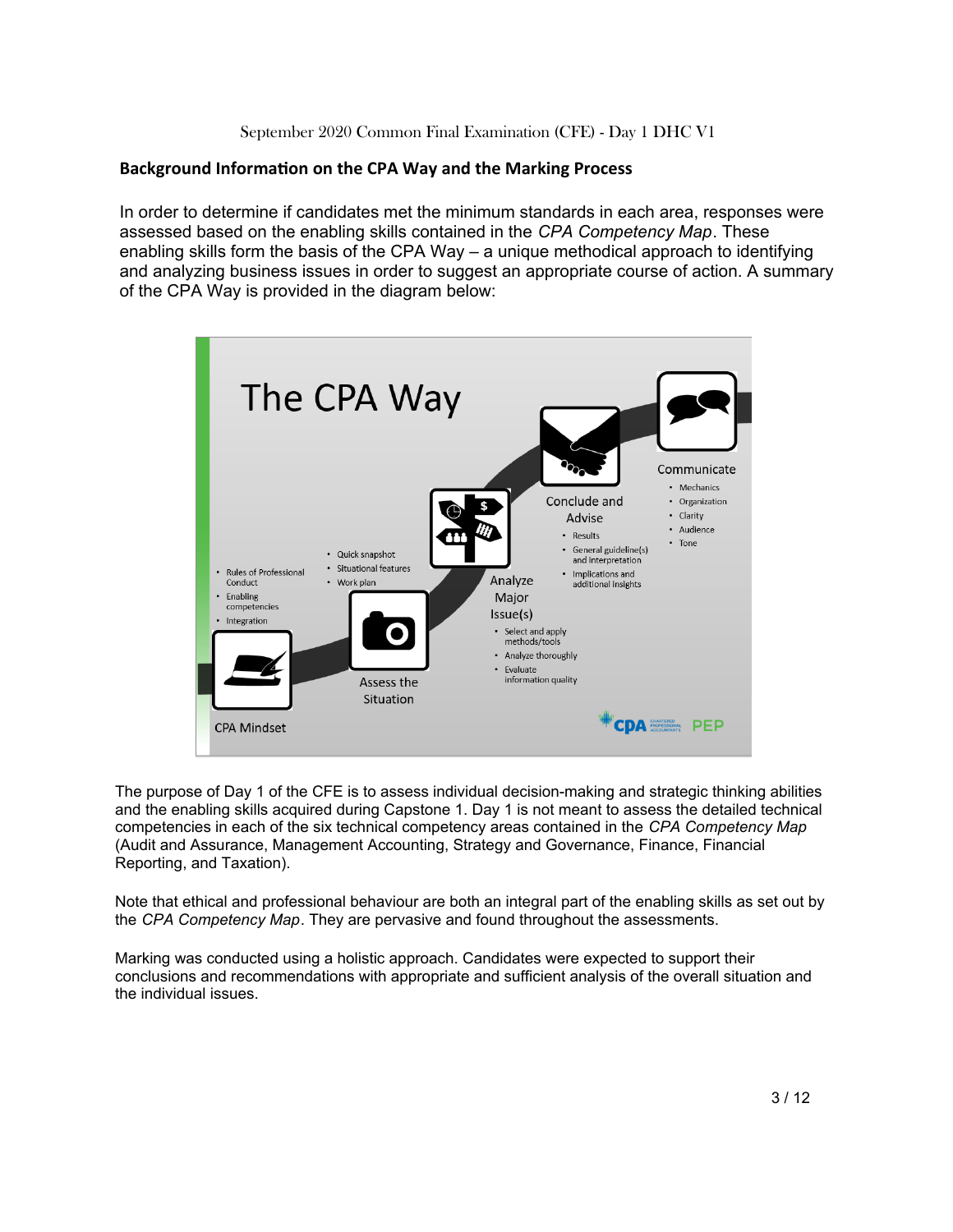**Section A – Summary of Performance**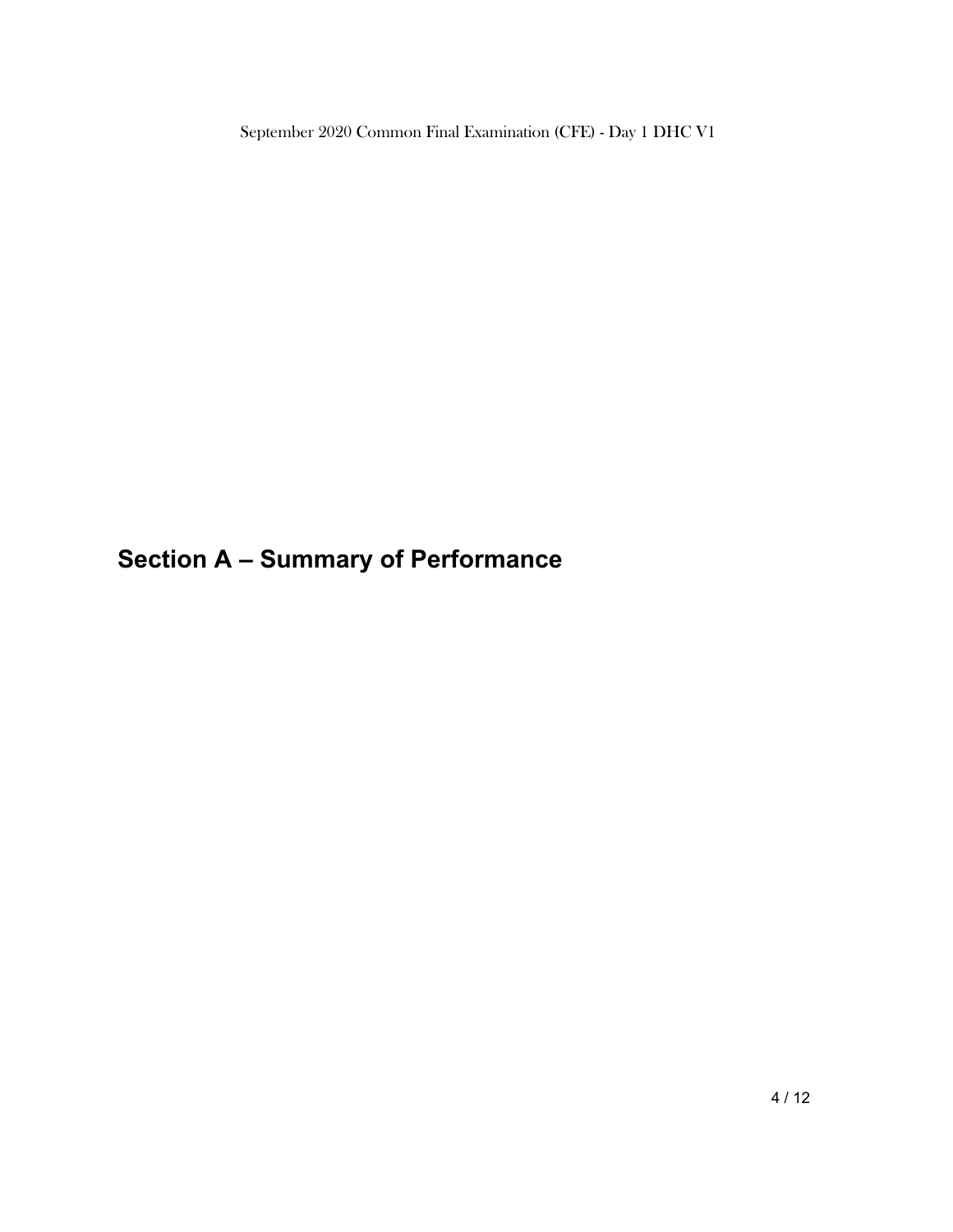## **Section A – Summary of Performance**

The table below highlights the specific areas in which you either did or did not meet the minimum standards set for Day 1 on the September 2020 CFE (**DHC Version 1**). Further details on your specific performance are provided in **Section B**.

| Area                            | <b>MET the</b><br>minimum<br>standard | <b>DID NOT MEET</b><br>the minimum<br>standard |
|---------------------------------|---------------------------------------|------------------------------------------------|
| <b>SITUATIONAL ANALYSIS</b>     | х                                     |                                                |
| <b>ANALYSIS OF MAJOR ISSUES</b> |                                       | X                                              |
| <b>CONCLUDE AND ADVISE</b>      | х                                     |                                                |
| <b>COMMUNICATION</b>            |                                       |                                                |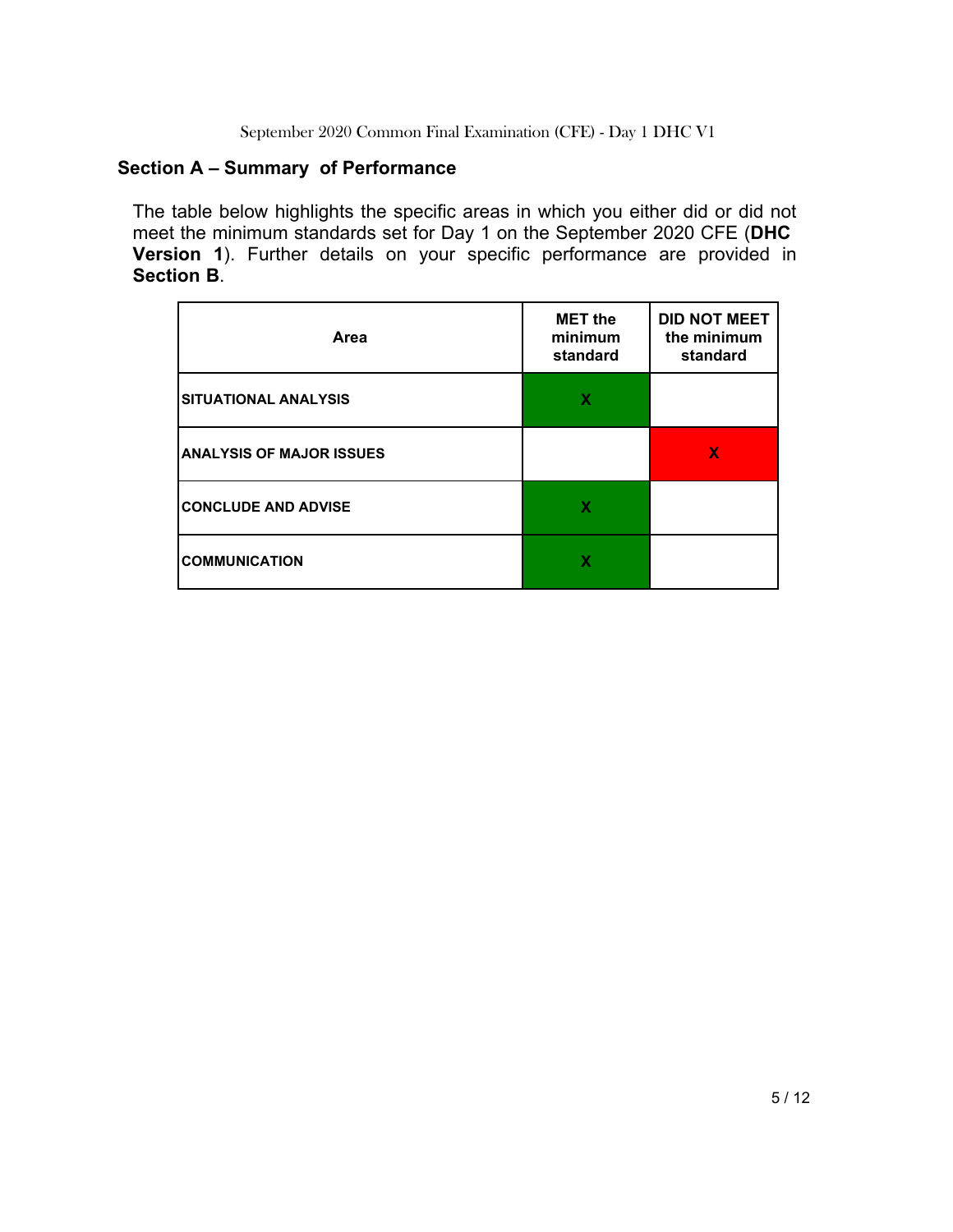# **Section B – Detailed Comments**

## **Situational Analysis**

Analysis and decisions on major issues need to be considered in relation to DHC's internal and external environment. This includes identification and integration of the company's mission and vision, key success factors, strengths, weaknesses, industry trends, and integration of the related items found in Capstone 1 with the updates provided in the Day 1 case. The situational analysis must be integrated into the candidates analyses of the issues for it to be considered useful. In the DHC Version 1 case, there are a couple of significant changes that affect the company on a holistic level i.e., the mission and vision of DHC being updated to reflect the company's commitment to client service and the expansion of the company's scope beyond historical properties, and the relationship between Derek and Patrick (who became an investor in DHC as well as a director of the company). These holistic issues should be brought into the candidate's analysis of each major issue.

# **Analysis of the Major Issues**

## **Issue Identification**

The major issues included whether to invest in Holiday Tours (either through a 100% ownership or a 40/60% split with KGI), whether to convert the Northern Ontario hotel to a Fitzgerald franchise, whether to introduce cooking retreats at the Northern Ontario hotel, and whether to expand the existing management agreement with Huron Heights (HHH) to include the newly proposed conference centre. The final major issue is whether Derek's relationship and dealings with Patrick creates a potential conflict of interest. All of these issues were considered important and therefore should have been addressed in depth.

## **Quantitative**

A balanced analysis requires consideration of both the quantitative and the qualitative factors presented in the simulation. The qualitative and quantitative considerations in DHC V1 were relatively balanced. Complex and detailed quantitative analyses are not usually necessary on a Day 1 case where the reports are typically to the board and therefore at a strategic level. All quantitative analyses included in the response should have been presented in a manner that was useful to the client. In this case complex and detailed quantitative analyses were not necessary or expected. Candidates had an opportunity to demonstrate their numeracy skills on all but one the major issues mentioned above, since there was no quantitative element relative to the potential conflict of interest between Derek and Patrick.

## **Qualitative**

A balanced analysis requires consideration of both the quantitative and the qualitative factors. The qualitative analysis should have included a discussion of the key decision factors and should have integrated information from the situational analysis. The qualitative analysis should have also considered the over-arching issue(s), which in this case were the financial constraint and the potential conflict of interest between Derek and Patrick.

# **Conclude and Advise**

The report should have included conclusions on each of the five major issues facing DHC. After performing both a quantitative and a qualitative analysis that incorporated elements of the situational analysis, a consistent, well-supported conclusion should have been drawn, and advice provided, along with next steps, where practical. Stepping back to see the bigger picture is an important component of the conclusion. In this case it was particularly important to realize that there may be a potential conflict of interest between Patrick and Derek, and that DHC may lack the cash resources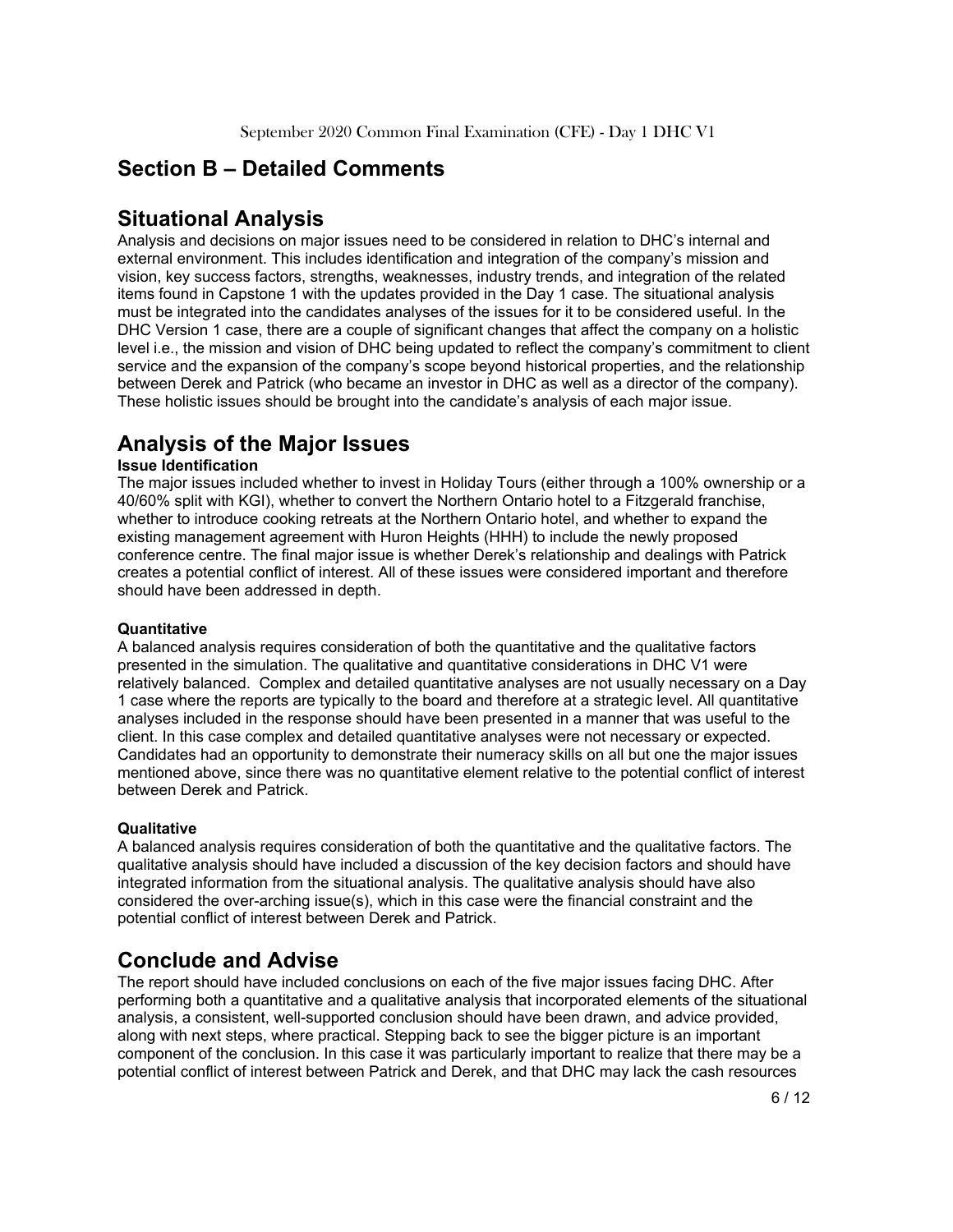necessary to move forward with some of the investment options presented.

## **Communication and Other Overall Comments**

The report should have been written clearly and presented in an organized, logical format. The report should have taken into account the users and ensured that their requests and needs were addressed.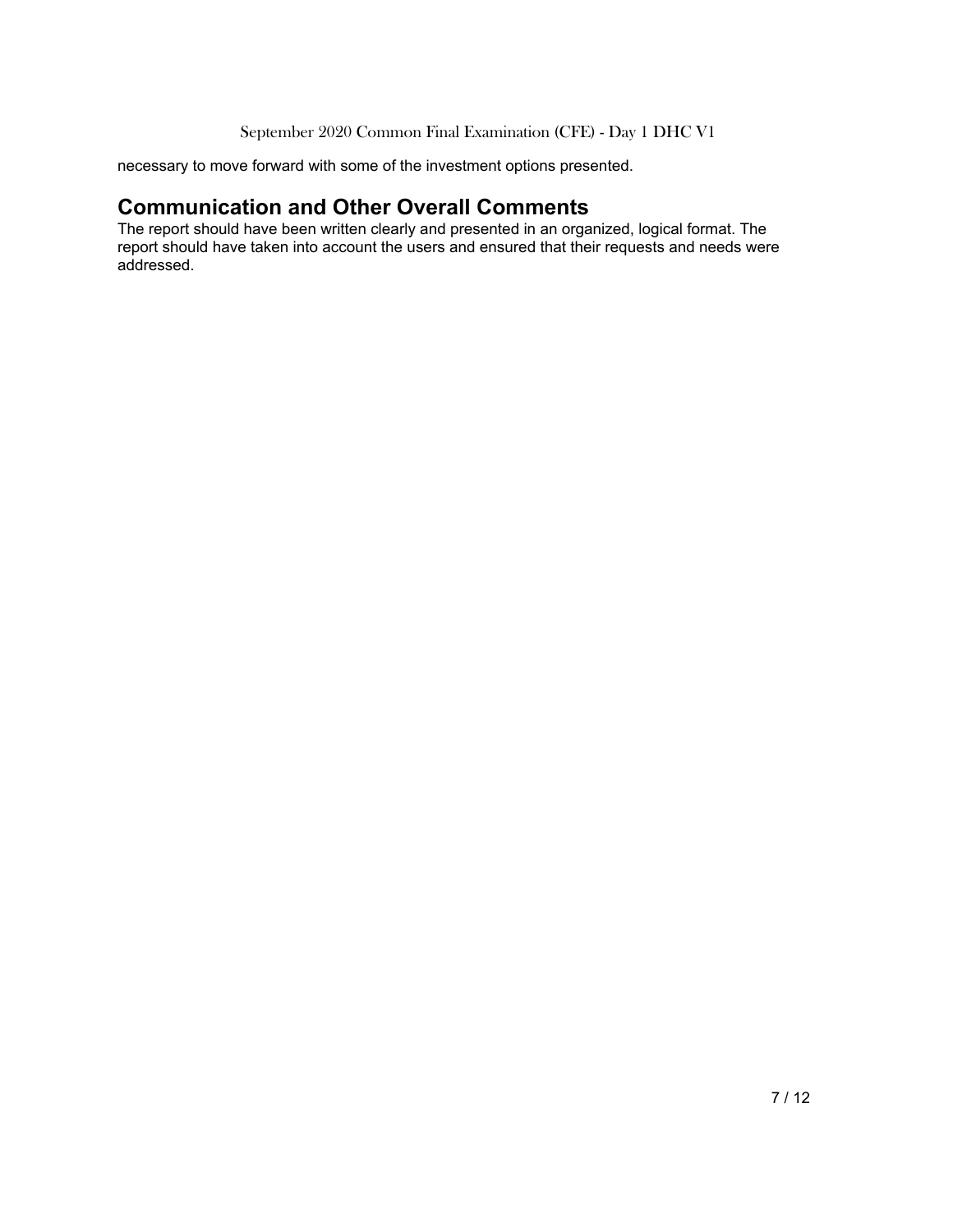## **Section B - Detailed Comments**

## **Day 1 V1 DHC**

## **SUMMATIVE ASSESSMENT #1 - Situational Analysis**

**The candidate uses a reasonable situational analysis when analyzing the major issues facing DHC**

**YOU DID NOT ADDRESS THIS ASSESSMENT OPPORTUNITY.**

**You did not integrate elements of your situational analysis (mission/vision/objectives/key success factors/trends) when analyzing the major issues/opportunities DHC was facing.**

**Your comments on the relevant elements of the situational analysis or your consideration of those elements were limited in scope.**

## **Reviewer's additional comments on strengths/weaknesses and recommendations for improvement:**

*You provided a good situational analysis in a clear and useful manner. You went on to use this information in your analysis of the major issues. For example, in your analysis of the major issues, you link some of the PROS and CONS with the company's KSF, objectives, and industry trends. This demonstrates your ability to understand the Company's situational analysis and your ability to utilize these relevant factors in your decision-making process. Identifying and discussing the relevant links between the company's overall situation (the situational analysis) and the individual decisions under consideration is an important aspect of Day 1. You performed sufficiently well in this area. Well done in this respect.*

## **Summative Assessment #2 - Analysis of Issues**

**The candidate completes a reasonable assessment of the major issues facing DHC (AO#2 to AO#6)**

| Assessment Opportunity #2 (Purchase Holiday? With KGI?) |   |
|---------------------------------------------------------|---|
| YOU DID NOT ADDRESS THIS ASSESSMENT OPPORTUNITY.        |   |
| You did not provide a useful quantitative analysis.     |   |
|                                                         |   |
|                                                         |   |
| You did not provide a sufficient qualitative analysis.  | X |
|                                                         |   |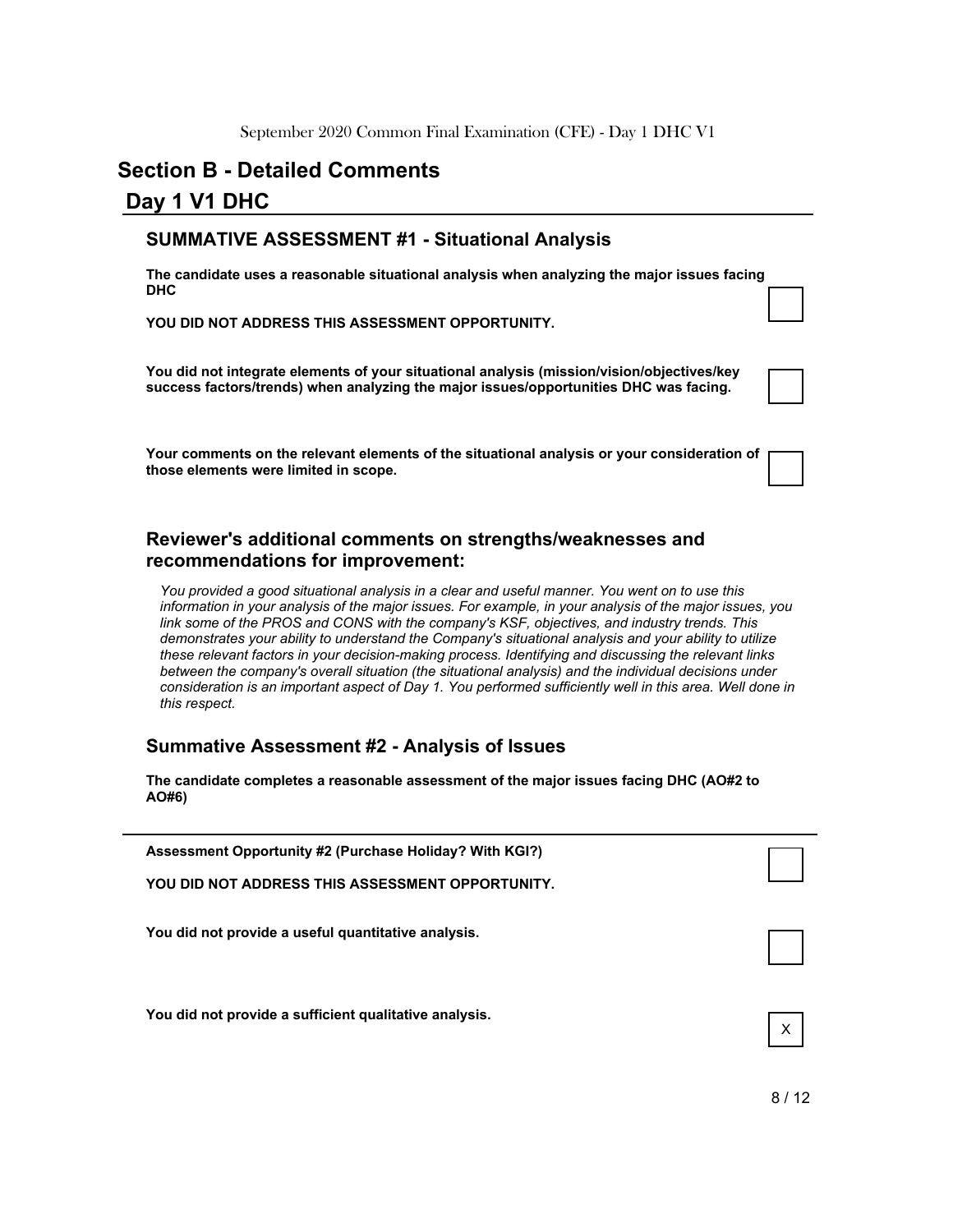*You addressed the potential investment in Holiday but your discussion did not contain sufficient breadth as you presented only 1 disadvantage. Your response could be improved if you had a more fulsome discussion regarding the important drawbacks of this investment. For example, you could have considered the fact that this would be a move away from DHC's core business and the fact that other hotels may stop using Holiday if it is purchased by DHC (as they may be in competition with DHC and not want to be part of Holiday). Moreover, although you discussed the 40/60 investment split with KGI in regard to financing, you missed some important qualitative considerations in respect to this element. This was an important element of this analysis because had more than one option available and therefore, you should have discussed in detail each one of those options. Qualitative factors that could have been considered in this respect included DHC's past success when working with Patrick, Patrick's relevant industry experience, and, most importantly, the potential conflict of interest between Patrick/Derek. Your response would have been improved if you had discussed both of these options in more detail.*

| Assessment Opportunity #3 (Convert Northern Ontario hotel to a franchise?)                                                                                                                                                                                                                                                                                                                                                                                                                                                                                                                                                                                                                                  |   |  |
|-------------------------------------------------------------------------------------------------------------------------------------------------------------------------------------------------------------------------------------------------------------------------------------------------------------------------------------------------------------------------------------------------------------------------------------------------------------------------------------------------------------------------------------------------------------------------------------------------------------------------------------------------------------------------------------------------------------|---|--|
| YOU DID NOT ADDRESS THIS ASSESSMENT OPPORTUNITY.                                                                                                                                                                                                                                                                                                                                                                                                                                                                                                                                                                                                                                                            |   |  |
| You did not provide a useful quantitative analysis.                                                                                                                                                                                                                                                                                                                                                                                                                                                                                                                                                                                                                                                         |   |  |
|                                                                                                                                                                                                                                                                                                                                                                                                                                                                                                                                                                                                                                                                                                             |   |  |
| You did not provide a sufficient qualitative analysis.                                                                                                                                                                                                                                                                                                                                                                                                                                                                                                                                                                                                                                                      |   |  |
|                                                                                                                                                                                                                                                                                                                                                                                                                                                                                                                                                                                                                                                                                                             |   |  |
| <b>Assessment Opportunity #4 (Cooking retreats in Northern Ontario?)</b>                                                                                                                                                                                                                                                                                                                                                                                                                                                                                                                                                                                                                                    |   |  |
| YOU DID NOT ADDRESS THIS ASSESSMENT OPPORTUNITY.                                                                                                                                                                                                                                                                                                                                                                                                                                                                                                                                                                                                                                                            |   |  |
| You did not provide a useful quantitative analysis.                                                                                                                                                                                                                                                                                                                                                                                                                                                                                                                                                                                                                                                         | x |  |
| You restated a few numerical case facts but didn't provide a useful quantitative analysis on this<br>investment. Missing this analysis was a major flaw of your response. In order to assess the investment<br>in the cooking retreat that was being considered, there were several tools that could have been used<br>including a simple payback period, an NPV analysis of the investment, and the expected rate of return<br>from the investment. Another useful approach would have been the application of a sensitivity analysis<br>considering changes in the number of participants and the incremental cost of food and room operating<br>costs. Your analysis did not include any of these items. |   |  |

**You did not provide a sufficient qualitative analysis.**

X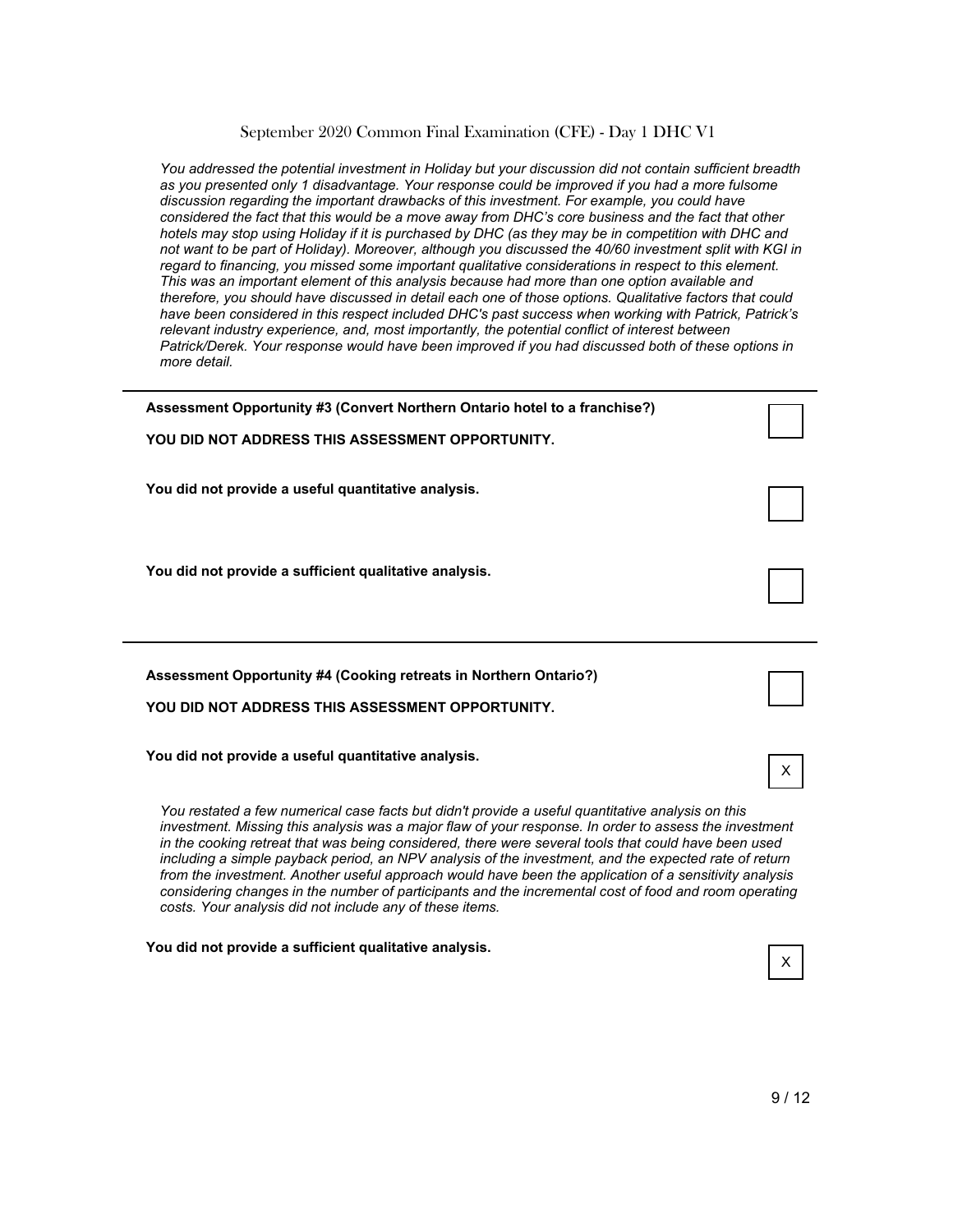*It appears that you may have run out of time. Your response here was: "PRO: - Higher operating margins from the proposal can help DHC improve its overall profit margin and achieve board targets - Chef''s reputation can attract customers CONS: - The attraction might be short lived" This discussion was mostly a repetition of case facts and provided minimal value-added comments to achieve depth in your analysis. This element of your response lacked both sufficient breadth and depth. For example, as a PRO, you said "Chef''s reputation can attract customers", but didn''t explain further or fully consider the impact of having Chef Norman. For example, you could importance of Chef Norman in attracting participants and the fact that DHC has no experience in running cooking retreats, so it''s beneficial to have Chef around. However, the risk of him leaving and DHC''s dependence on him for his expertise is also an important consideration for this investment. This should have been discussed in more detail.*

| Assessment Opportunity #5 (Revised HHH management contract for proposed conference<br>centre?) |   |
|------------------------------------------------------------------------------------------------|---|
| YOU DID NOT ADDRESS THIS ASSESSMENT OPPORTUNITY.                                               |   |
| You did not provide a useful quantitative analysis.                                            |   |
| You did not provide a sufficient qualitative analysis.                                         |   |
| <b>Assessment Opportunity #6 (Governance: Derek/Patrick relationship)</b>                      |   |
| YOU DID NOT ADDRESS THIS ASSESSMENT OPPORTUNITY.                                               |   |
| You did not provide a sufficient qualitative analysis.                                         | x |

*You did a great job, identifying the conflict between board members. A more in-depth analysis could*  have been achieved by specifically recognizing that Patrick had a potential conflict of interest with *respect to the investment in Holiday.*

## **Summative Assessment #2 - Analysis of Issues**

## **Reviewer's additional comments on strength/weaknesses and recommendations for improvement:**

*Your qualitative analysis of many of the issues was brief and was mostly a repetition of case facts. You should allocate more time to providing a more fulsome qualitative discussion that integrates your situational analysis and helps to support your recommendations. Make sure to always elaborate on the relevant case facts you draw upon and explain the implication/significance of those case facts. In the future, make sure you read the case carefully and do your utmost to identify and discuss the important qualitative factors that the company must consider when deciding on whether to proceed with a strategic initiative.*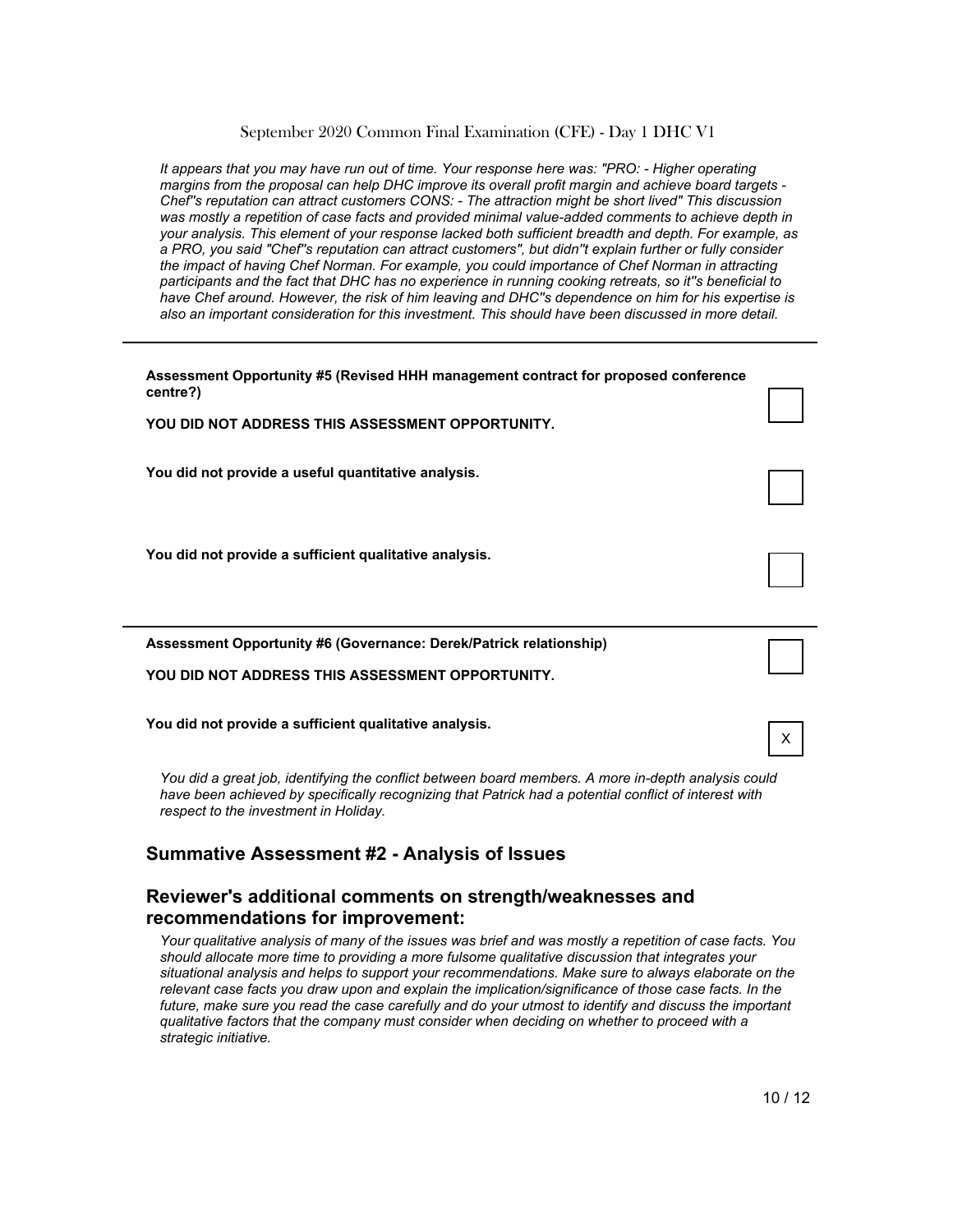| September 2020 Common Final Examination (CFE) - Day 1 DHC V1                                                                                       |  |
|----------------------------------------------------------------------------------------------------------------------------------------------------|--|
| <b>Summative Assessment #3 - Conclude and Advise</b>                                                                                               |  |
| YOU DID NOT ADDRESS THIS ASSESSMENT OPPORTUNITY.                                                                                                   |  |
| You did not provide adequate conclusions and advice for the issues/opportunities DHC was<br>facing.                                                |  |
| You did not provide an adequate amount of discussion pertaining to DHC's limited financial<br>resources.                                           |  |
| You did not provide an integrated conclusion which adequately considered the issue(s) DHC<br>was facing.                                           |  |
| Reviewer's additional comments on strengths/weaknesses and<br>recommendations for improvement:                                                     |  |
| You provided a conclusion and, where appropriate, advised on the major issues. The conclusions and<br>advice were well supported by your analysis. |  |

## **Summative Assessment #4 - Communication**

**You did not communicate your response adequately (unprofessional language, unclear memo, too many bullet points).**

## **Reviewer's additional comments on strengths/weaknesses and recommendations for improvement:**

*Your communication was generally well done and easy to read and follow.*

**Overall**